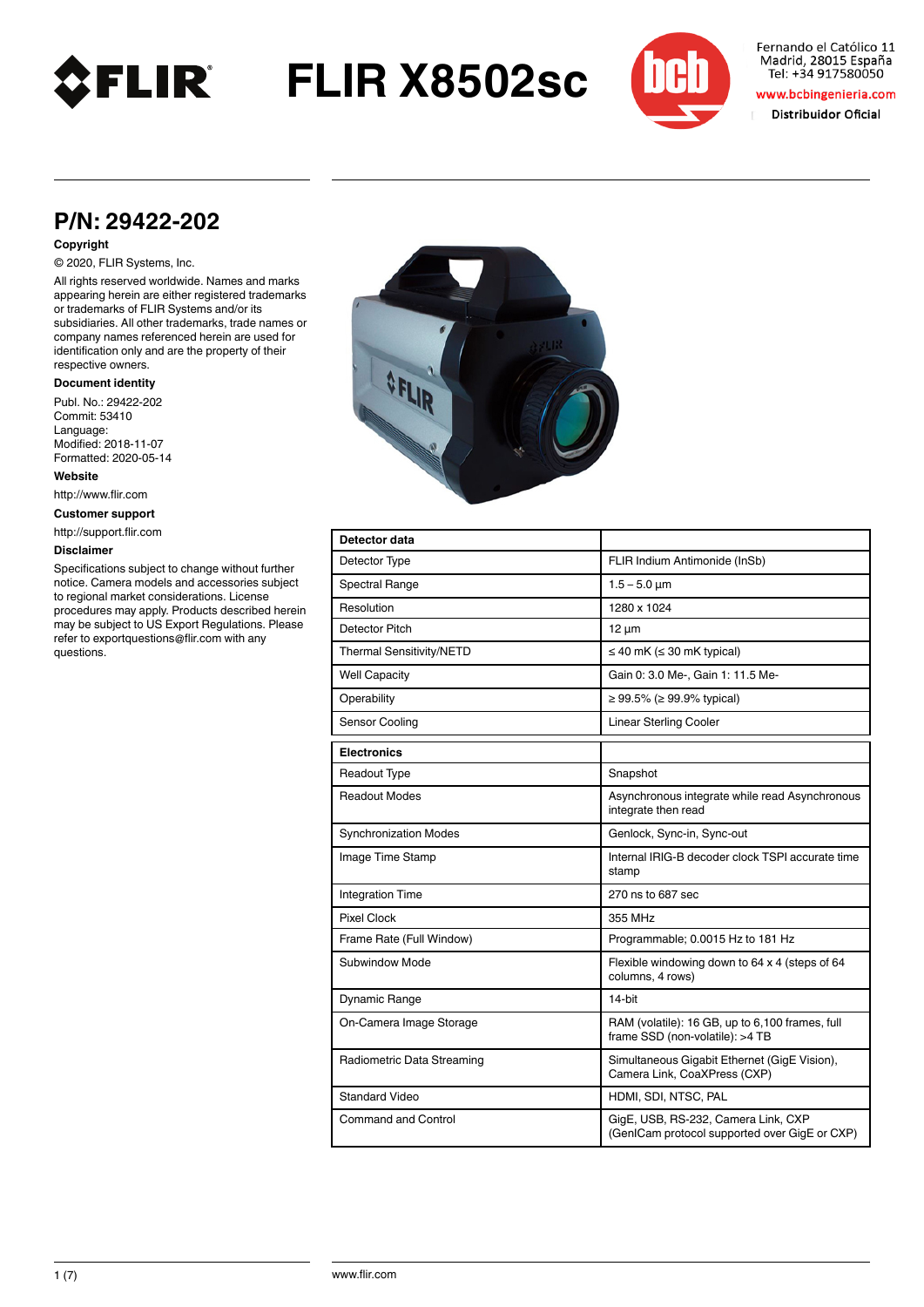# **FLIR X8502sc**



**P/N: 29422-202**

© 2020, FLIR Systems, Inc. #29422-202; r. 53410;

| <b>Temperature Measurement</b>                |                                                                                                                                                 |
|-----------------------------------------------|-------------------------------------------------------------------------------------------------------------------------------------------------|
| <b>Standard Temperature Range</b>             | -20°C to 350°C (-4°F to 662°F)                                                                                                                  |
| (with band matched optics)                    |                                                                                                                                                 |
| Optional Temperature Range                    | 45°C to 600°C (ND1)                                                                                                                             |
| (with band matched optics)                    | 250°C to 2000°C (ND2)                                                                                                                           |
|                                               | 500°C to 3000°C (ND3)                                                                                                                           |
| Accuracy                                      | ≤ 100°C ±2°C (±1°C typical)                                                                                                                     |
|                                               | $> 100^{\circ}$ C ±2% of reading (±1% typical)                                                                                                  |
| Ambient Drift Compensation (with factory cal) | Yes                                                                                                                                             |
| Optics                                        |                                                                                                                                                 |
| Camera f/Number                               | f/4.1                                                                                                                                           |
| Available Lenses (Uses FLIR HDC Optics)       | 25 mm, 50 mm, 100 mm                                                                                                                            |
| Close-up Lenses/Microscopes                   | No microscopes available                                                                                                                        |
| Lens Interface                                | FLIR HDC (4-tab bayonet)                                                                                                                        |
| Focus                                         | Manual                                                                                                                                          |
| Filtering                                     | 4-position motorized filter wheel, standard 1-inch<br>filters                                                                                   |
| <b>Image/Video Presentation</b>               |                                                                                                                                                 |
| Palettes                                      | Selectable 8-bit                                                                                                                                |
| Automatic Gain Control                        | Manual, Linear, Plateau equalization, ROI, DDE                                                                                                  |
| Overlay                                       | Customizable                                                                                                                                    |
| Video Modes                                   | HD: 720p/50/59.9 Hz, 1080p/25/29.9 Hz, SD:<br>NTSC, PAL                                                                                         |
| Digital Zoom                                  | 1x, 4x, 4:3                                                                                                                                     |
| General                                       |                                                                                                                                                 |
| <b>Operating Temperature Range</b>            | -20°C to 50°C (-4°F to 122°F)                                                                                                                   |
| Shock/Vibration                               | 40 g, 11 msec 1/2 sine pulse/4.3 g RMS random<br>vibration, all 3 axes                                                                          |
| Power                                         | 24 VDC (< 50 W steady state)                                                                                                                    |
| Weight w/Handle, w/o Lens                     | 6.35 kg (14 lbs)                                                                                                                                |
| Size (L x W x H) w/o Lens, Handle             | 249 x 157 x 147 mm (9.8 x 6.2 x 5.8 in.)                                                                                                        |
| Mounting                                      | 2 x 1/4 in. -20<br>$\bullet$<br>$1 \times 3/8$ in. -16<br>$\bullet$<br>4 x #10-24<br>$\bullet$<br>Side: 3x 1/4 in. -20 (each side)<br>$\bullet$ |

#### **Supplies & accessories:**

- 4218540; Lens 1-5 um 100 mm f/2.5 HDC Bayonet
- 4218538; Lens 1-5 um 25 mm f/2.5 HDC Bayonet
- 4218539; Lens 1-5 um 50 mm f/2.5 HDC Bayonet
- 4142360; ResearchIR Max HSDR CAMERA LINK CORE2 2TB (computer not included)
- 4142361; ResearchIR Max HSDR COAXPRESS CORE2PLUS 2TB KIT (computer not included)
- 4142363; ResearchIR Max Portable HSDR CAMERA LINK CORE2 2TB (computer included)
- 4142362; ResearchIR Max Portable HSDR COAXPRESS CORE2PLUS 2TB (computer included)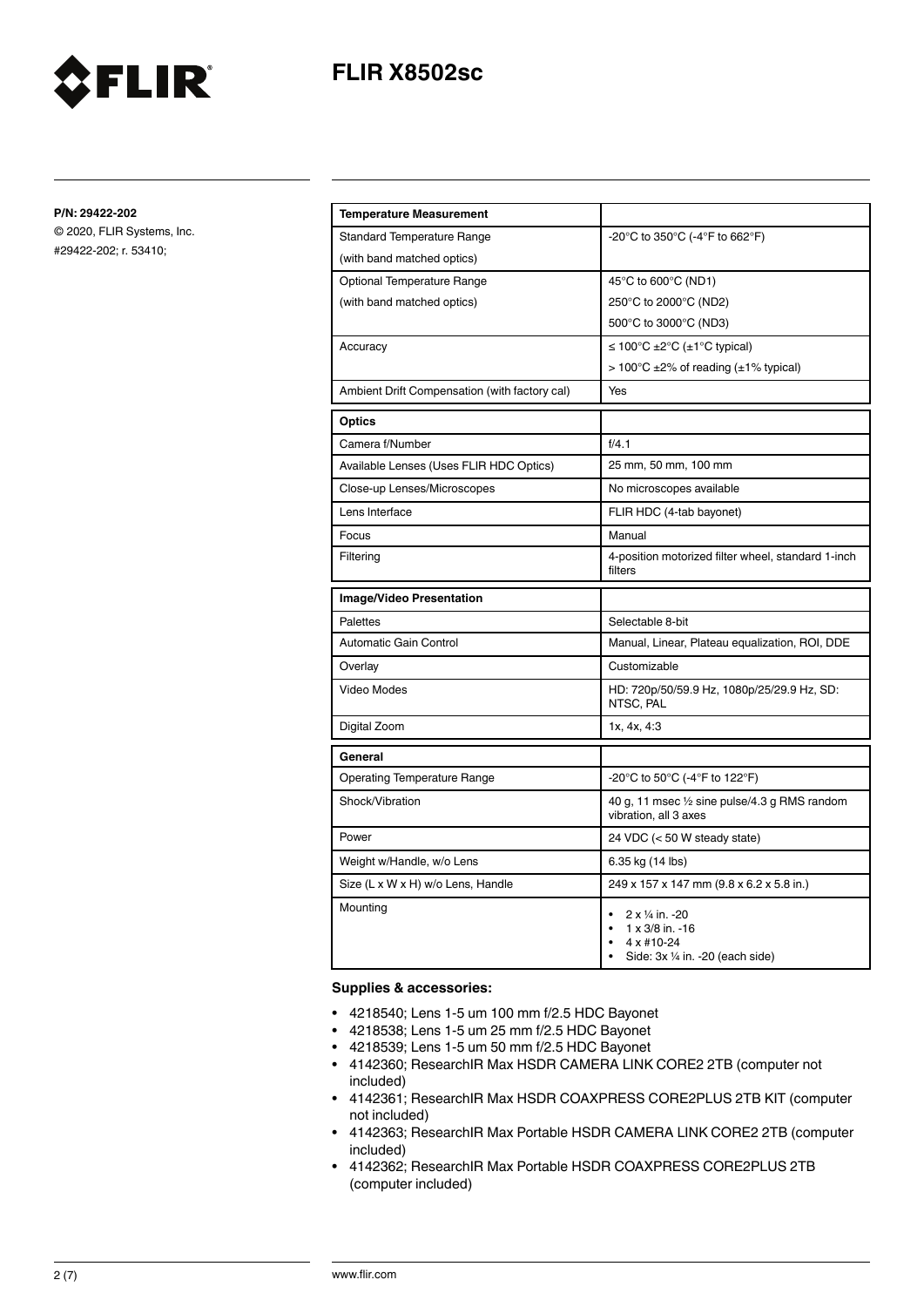

# **FLIR X8502sc**

**P/N: 29422-202**

© 2020, FLIR Systems, Inc. #29422-202; r. 53410;

- 4222208; ResearchIR Max HSDR CAMERA LINK CORE2 4TB (computer not included)
- 4222209; ResearchIR Max HSDR COAXPRESS CORE2PLUS 4TB KIT (computer not included)
- 4223016; ResearchIR Max Portable HSDR CAMERA LINK CORE2 4TB (computer included)
- 4222995; ResearchIR Max Portable HSDR COAXPRESS CORE2PLUS 4TB (computer included)
- 4222206; Spare 4TB SSD Shuttle (4x960GB SSDs)
- 4220499; FLIR Research Studio 1 Year Subscription (online activation)
- 4220500; FLIR Research Studio Perpetual License (online activation)
- 4220646; FLIR Research Studio Perpetual License (USB dongle)
- INST-EW-0000; Extended Warranty Manual pricing
- INST-EWGM-0000; Premium Service Package Manual pricing
- INST-GM-0200; General Maintenance for RS6700, A67XXsc, A6604, SC4000, SC610X, SC670X, SC8000, SC8X4X, SC820X, SC6000, X85XXsc, X68XXsc, X69XXsc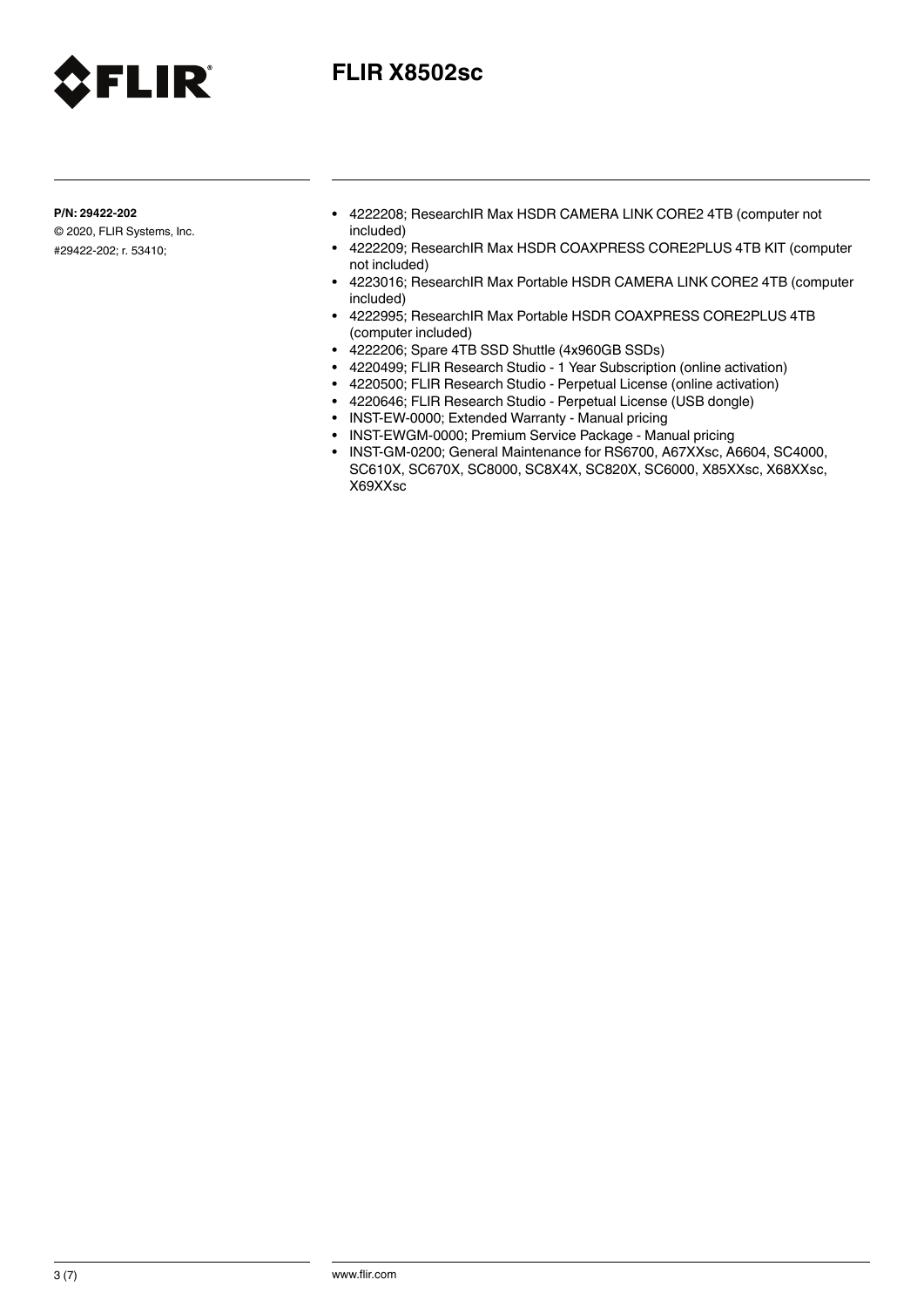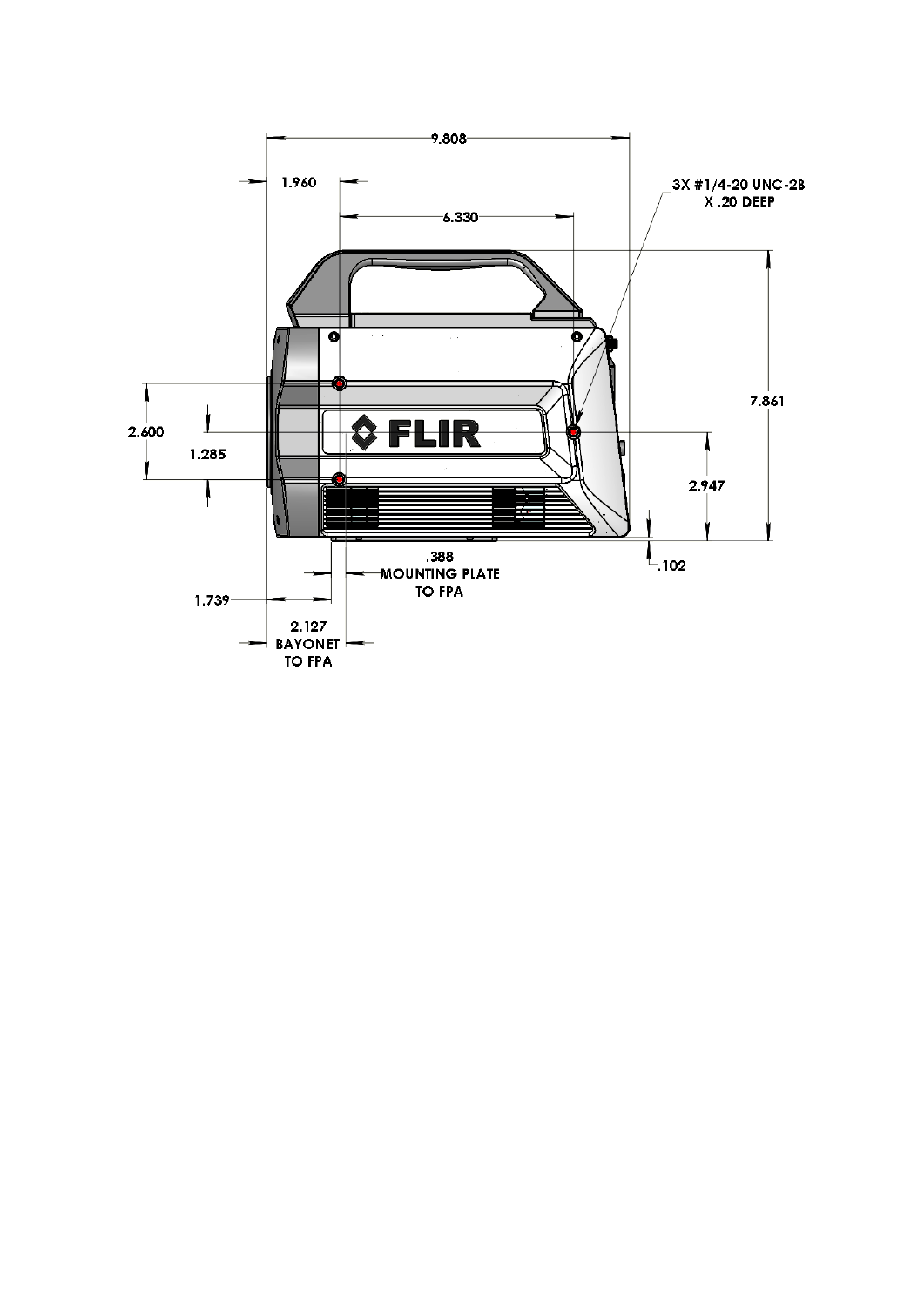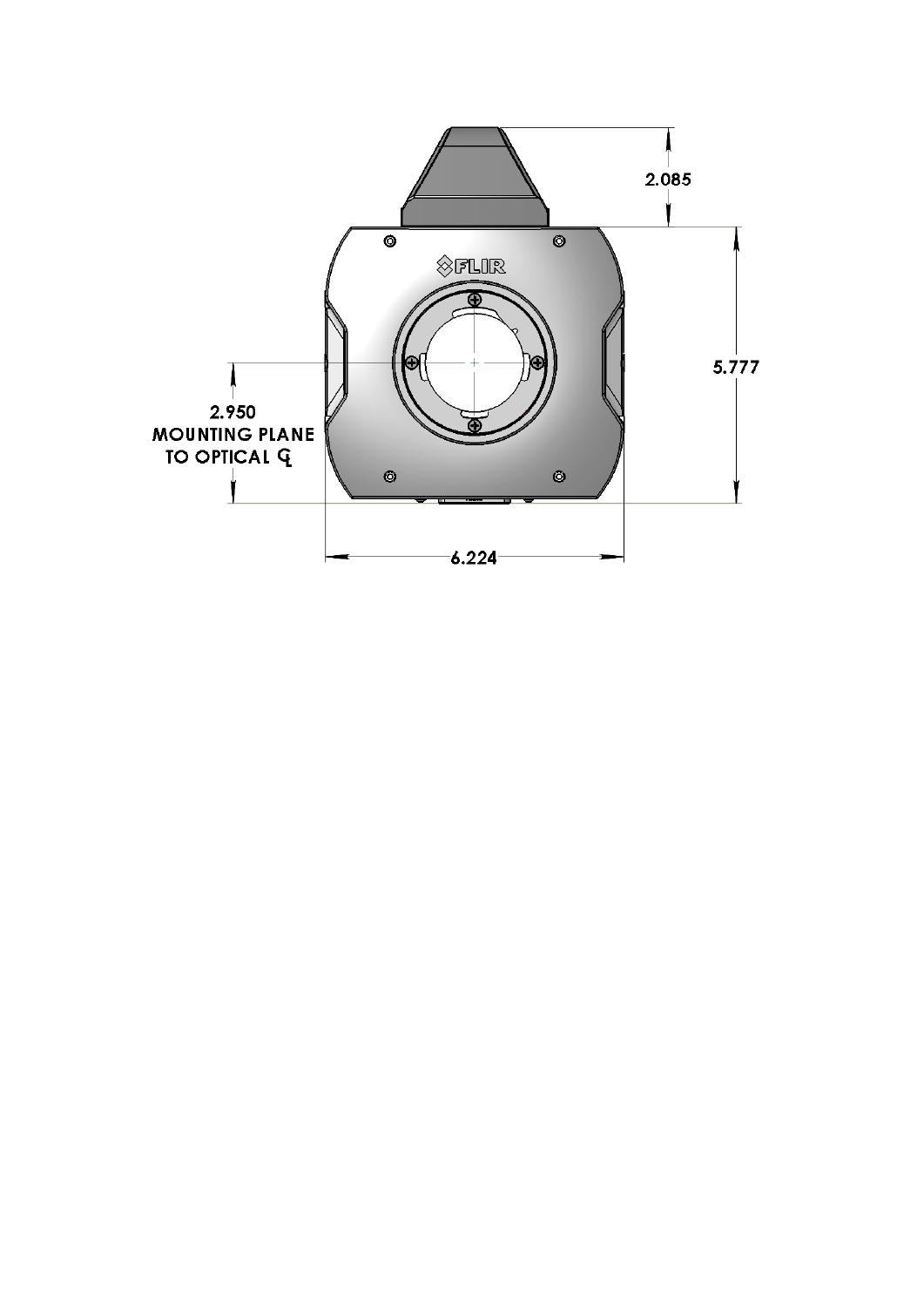